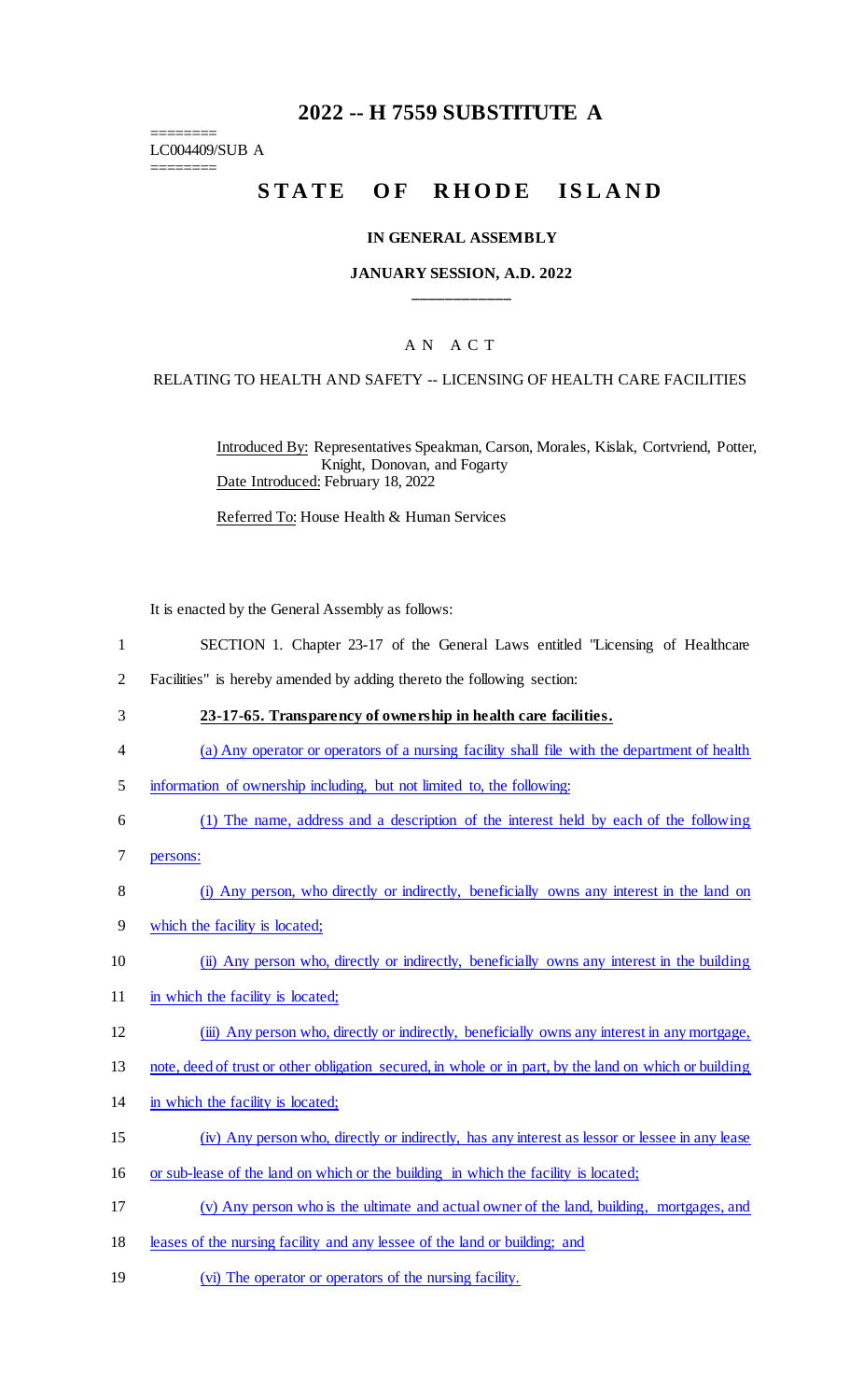- 1 (2) If any person named in subsection (a)(1) of this section is a partnership or limited 2 liability company, then the name and address of each partner or member. 3 (3) If any person named in subsection  $(a)(1)$  of this section is a corporation, other than a 4 corporation whose shares are traded on a national securities exchange or are regularly quoted in an 5 over-the-counter market or which is a commercial bank, savings bank or savings and loan 6 association, then the name and address of each officer, director, stockholder and, if known, each 7 principal stockholder and controlling person of such corporation.
- 8 (4) If any corporation named in subsection  $(a)(1)$  of this section is a corporation whose
- 9 shares are traded on a national securities exchange or are regularly quoted in an over-the-counter
- 10 market or which is a commercial bank, savings bank or savings and loan association, then the name
- 11 and address of the principal executive officers and each director and, if known, each principal
- 12 stockholder of such corporation.
- 13 (b) In order to promote greater transparency, the department of health shall, upon request,
- 14 furnish to the public all documents and information received pursuant to this section.
- 15 (c) As used in this section, the term "operator" means the licensee and also includes the
- 16 complete ownership entity above the actual entity holding the license.
- 17 SECTION 2. This act shall take effect upon passage.

======== LC004409/SUB A ========